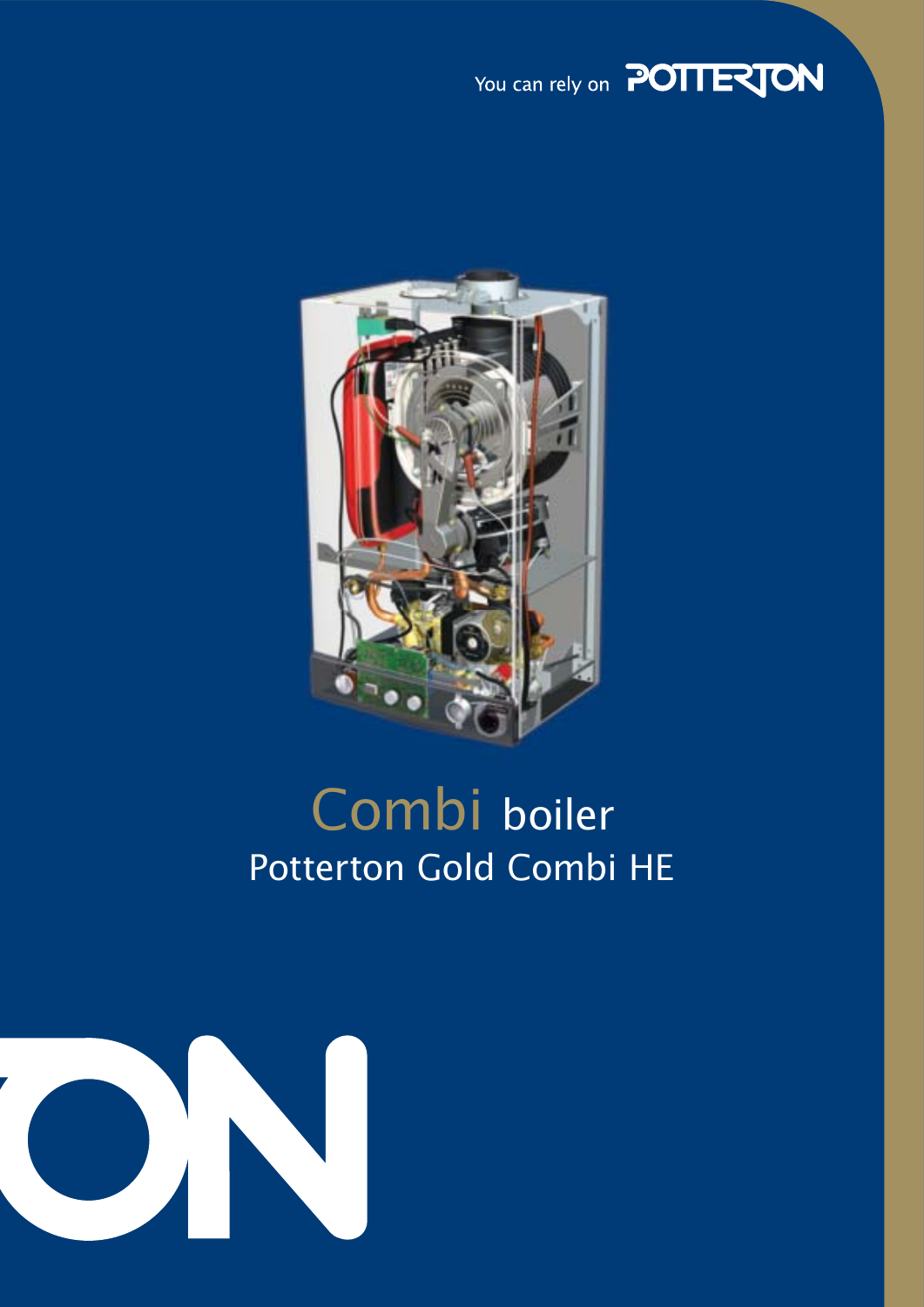# **Potterton Gold Combi HE A**



A compact model with flexible siting options, the Potterton Gold Combi HE A also lives up to Potterton's trademark reliability.

With a two year warranty and a host of useful features, this is one boiler that's worth its weight in gold.

## Key features and benefits

- 24kW, 28kW and 33kW wall-mounted models
- A 2 year parts and labour product warranty
- **•** Features the very latest stainless steel heat exchanger technology
- **Integral frost protection**
- $\bullet$  Intelligent control system that automatically adjusts the heat output to match demand
- Compact size for ease of installation
- **•** Filling loop included
- Fitted with an integral clock
- 24kW voted a 'Best Buy' in Which? Magazine report (September 2006 & 2007) for efficiency, ease of use and durability
- Suitable for use with the Multifit GasSaver which can give annual DHW gas savings of upto 37%

Don't forget to register your boiler so we can activate the 2 year warranty.



Fully modulating





 $\mathbf{w}$ arranty

**2**



Ultra-low NOx emissions. Class (the best)



Can be situated in an unventilated cupboard



SEDBUK Band A

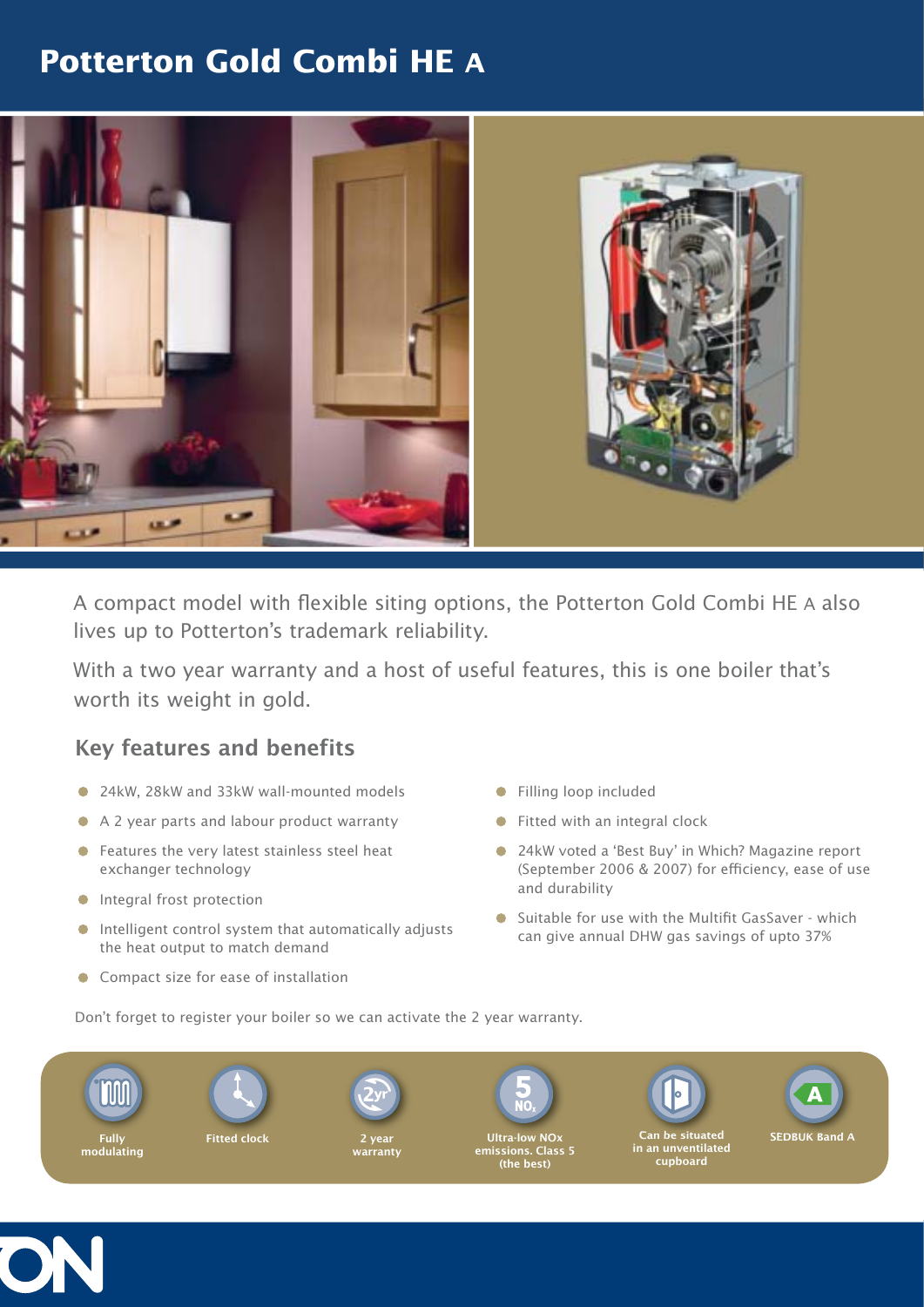# **Technical Information - 24, 28 & 33 HE A**





| <b>Gold Combi HE A</b>                                                   | <b>Units</b>   | <b>24kW</b>            | <b>28kW</b>            | 33kW           |
|--------------------------------------------------------------------------|----------------|------------------------|------------------------|----------------|
|                                                                          |                |                        |                        |                |
| Sales Code (Boiler only)                                                 |                | 5115896                | 5116207                | 5116209        |
| Sales Code (Std Flue)                                                    |                | 5118489                | 5118489                | 5118489        |
| Sales Code (Boiler with flue)<br><b>Controls</b>                         |                | 5115897                | 5116208                | 5116210        |
| <b>Concealed User Controls</b>                                           |                | Yes                    | Yes                    | Yes            |
| Operating mode selector switch with reset                                |                | Yes                    | Yes                    | Yes            |
| User adjustable DHW temperature                                          |                | Yes                    | Yes                    | <b>Yes</b>     |
| User adjustable CH temperature                                           |                | Yes                    | Yes                    | Yes            |
| <b>LCD Operating Status Display</b>                                      |                | Yes                    | Yes                    | Yes            |
| <b>LED Operating Status Display</b>                                      |                | Yes                    | Yes                    | Yes            |
| Integral 24hr Electro-Mechanical Timer                                   |                | Yes                    | Yes                    | Yes            |
| Integral 7 day Electronic Timer                                          |                | Optional               | Optional               | Optional       |
| Single Channel Wireless Programmable Room Thermostat                     |                | Optional               | Optional               | Optional       |
| Gas                                                                      |                |                        |                        |                |
| Gas (Natural Gas/LPG)                                                    |                | $\overline{\text{NG}}$ | $\overline{\text{NG}}$ | N <sub>G</sub> |
| <b>Inlet Supply Pressure</b>                                             | mbar           | 20                     | 20                     | 20             |
| <b>Maximum Gas Rate</b>                                                  | $m^3/hr$<br>kW | 2.61<br>22.7           | 3.06<br>27.4           | 3.59           |
| Central Heating Input (max)<br>Central Heating Output - Condensing (max) | kW             | 21                     | 25.9                   | 32.1<br>30.3   |
| Central Heating Output - Non condensing (max)                            | kW             | 20                     | 24                     | 28             |
| Domestic Hot Water Input (max)                                           | kW             | 27.4                   | 32.1                   | 37.7           |
| <b>Seasonal Efficiency</b>                                               | %              | 91.1                   | 91.1                   | 91.1           |
| <b>SEDBUK Rating</b>                                                     | <b>Band</b>    | А                      | A                      | A              |
| <b>NOx Class</b>                                                         |                | 5                      | $\overline{5}$         | 5              |
| <b>NOx Levels</b>                                                        | mg/kWhr        | 22.3                   | $\overline{26}$        | 21.8           |
| <b>EcoHomes</b>                                                          | <b>Credits</b> | 3                      | 3                      | 3              |
| Electrical                                                               |                |                        |                        |                |
| <b>Electrical Supply</b>                                                 | Volts/Hz       | 230/50                 | 230/50                 | 230/50         |
| <b>Permanent Live Required</b>                                           |                | Yes                    | Yes                    | Yes            |
| <b>Power Consumtion</b>                                                  | watts          | 155                    | 155                    | 160            |
| <b>External Fuse Rating</b>                                              | amps           | 3.                     | 3                      | 3.             |
| Integral 'Boiler Only' Frost Thermostat                                  |                | Yes                    | Yes                    | Yes            |
| Mechanical                                                               |                |                        |                        |                |
| <b>Wall Mounting Jig</b>                                                 |                | Yes                    | Yes                    | Yes            |
| <b>Isolating valves</b>                                                  |                | Yes                    | Yes                    | Yes            |
| <b>Gas Supply Connection</b>                                             | mm             | 22                     | 22                     | 22             |
| <b>Central Heating Connections</b>                                       | mm             | 22                     | 22                     | 22             |
| <b>Domestic Hot Water Connections</b>                                    | mm             | 15                     | 15                     | 15             |
| <b>Condensate Drain Connection</b>                                       | mm<br>mm       | 21.5<br>15             | 21.5<br>15             | 21.5<br>15     |
| <b>Safety Discharge Connection</b>                                       |                |                        |                        |                |
| <b>Filling Loop Kit</b><br><b>Hydraulic</b>                              |                | Yes                    | Yes                    | Yes            |
| Domestic Hot Water Output (Raised 35°C) (max)                            | 1/min          | 9.8                    | 11.5                   | 13.5           |
| Domestic Hot Water Operating Flow Rate (min)                             | 1/min          | 2                      | 2                      | 2              |
| Domestic Hot Water Operating Pressure (min)                              | bar            | 0.15                   | 0.15                   | 0.15           |
| Domestic Hot Water System Pressure (max)                                 | bar            | 8                      | 8                      | 10             |
| Safety Discharge Discharge Pressure                                      | bar            | 3                      | 3                      | 3              |
| <b>Integral Automatic Bypass</b>                                         |                | Yes                    | Yes                    | Yes            |
| <b>Integral Expansion Vessel Capacity</b>                                | litres         | 8                      | 8                      | 10             |
| CH System Capacity (max)                                                 | litres         | 125                    | 125                    | 155            |
| <b>Compartment Ventilation Required</b>                                  |                | No                     | No                     | <b>No</b>      |
| 24hr Pump Exercise                                                       |                | Yes                    | Yes                    | Yes            |
| <b>Pump Overrun</b>                                                      |                | Yes                    | Yes                    | Yes            |
| <b>Concentric Flue Systems</b>                                           |                |                        |                        |                |
| <b>Concentric Flue Diameters</b>                                         | mm             |                        | 60/100 and 80/125      |                |
| <b>Concentric Flue Length</b>                                            | mm             | 685                    | 685                    | 685            |
| Max. Equivalent Vertical Length (Ø 60/100)                               | m              | 10                     | 10                     | 10             |
| Max. Equivalent Vertical Length (Ø 80/125)                               | m              | 20                     | 20                     | 20             |
| Max. Equivalent Horizontal Length (Ø 60/100)                             | m              | 10                     | 10                     | 10             |
| Max. Equivalent Horizontal Length (Ø 80/125)                             | m              | $\overline{20}$        | $\overline{20}$        | 20             |
| <b>Twin Flue System</b>                                                  |                |                        |                        |                |
| <b>Twin Pipe Flue Diameter</b>                                           | mm             | 80/80                  | 80/80                  | 80/80          |
| Max. Equivalent Vertical Length                                          | m              | 15                     | 15                     | 15             |
| Max. Equivalent Horizontal Length                                        | m              | 15                     | 15                     | 15             |
| Plume Displacement Kit                                                   | m              | 13                     | 113                    | l8             |
| Max. Equivalent Vertical Length<br>Weights                               |                |                        |                        |                |
| <b>Gross Packaged Boiler Weight</b>                                      | kg             | 48.6                   | 48.6                   | 51             |
| Packaged Boiler Dimensions (LxWxD)                                       | mm             |                        | 964 x 540 x 403        |                |
|                                                                          |                |                        |                        |                |

### **Flue Options**

 $*$ Depe

The standard flue is suitable only for horizontal termination applications. Maximum permissible equivalent flue lengths are:

| <b>Horizontal Concentric</b>    | $10/20*$ metres |
|---------------------------------|-----------------|
| <b>Vertical Concentric</b>      | $10/20*$ metres |
| Horizontal/Vertical Twin Pipe   | 15 metres       |
| *Denending on flue system used. |                 |

 Std. Flue Any additional 'in line' bends in the flue system must be taken into consideration.

Gold Combi 24 He Plus B5115896 B5115896 B511589 B511589 B511589 B511589 B5115897 B5115897 B5115897 B5115897 B51

| <b>Concentric Pipes:</b> | 135° bend        | 0.5 metres  |
|--------------------------|------------------|-------------|
|                          | $93^\circ$ bend  | 1.0 metres  |
| Twin Flue Pipe:          | $135^\circ$ bend | 0.25 metres |
|                          | $90^\circ$ bend  | 0.50 metres |
|                          |                  |             |

The elbow is now supplied with the flue system (not the appliance) and is not included in any equivalent length calculations. The Multifit flue illustrations show examples of permissible flue lengths. Instructions for guidance and fitting are included in each kit, where appropriate.



The Potterton Gold Combi HE A can be fitted with the following flue systems:

| <b>Horizontal Concentric</b>  | <b>Flue System A</b><br>Flue System G |
|-------------------------------|---------------------------------------|
| <b>Vertical Concentric</b>    | <b>Flue System A</b><br>Flue System G |
| <b>Twin Pipe</b>              | <b>Flue System N</b>                  |
| <b>Plume Displacement Kit</b> | <b>Flue System K</b>                  |